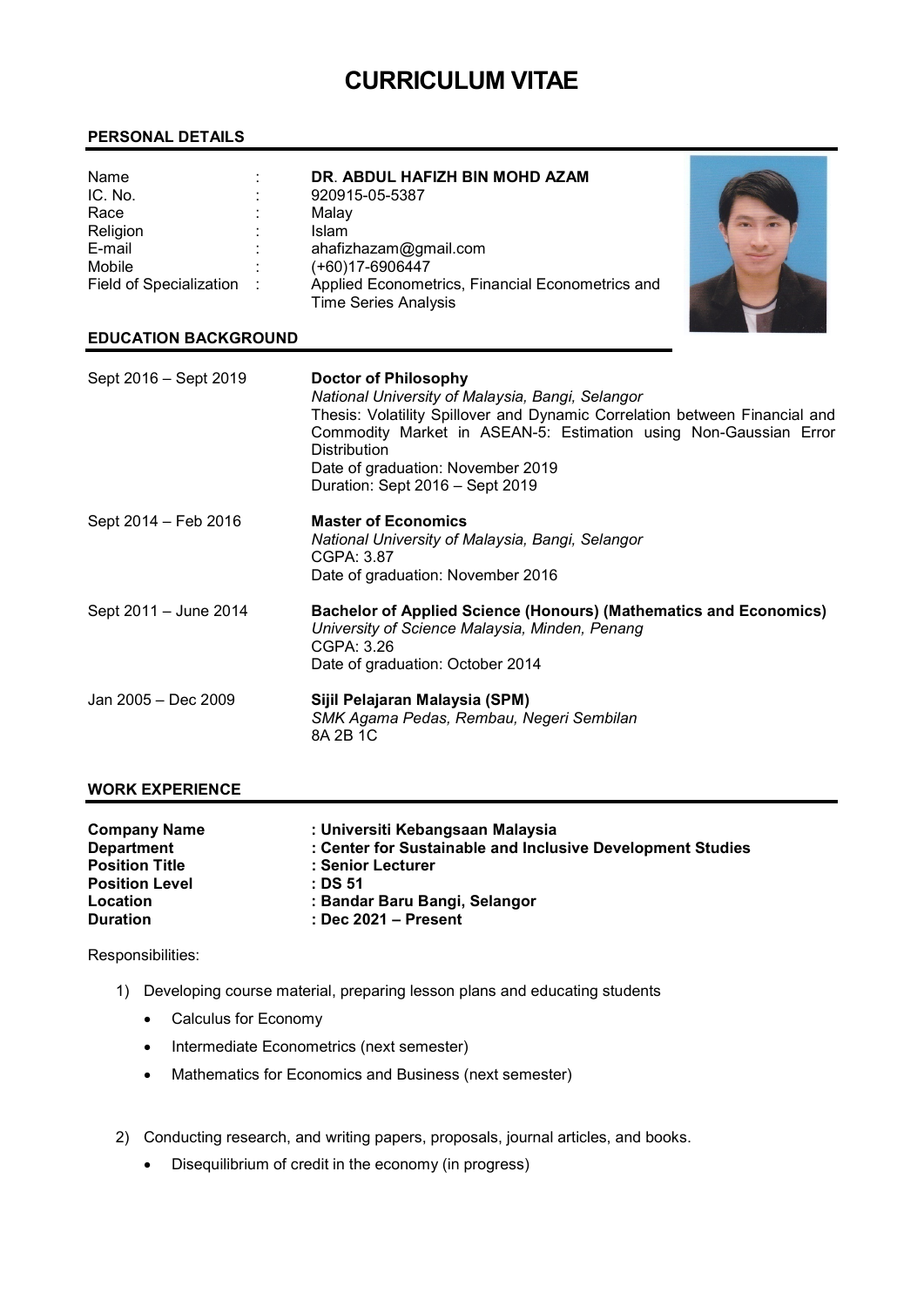| <b>Company Name</b>   | : Bank Negara Malaysia          |
|-----------------------|---------------------------------|
| <b>Department</b>     | : Monetary Policy Department    |
| <b>Position Title</b> | : Associate Economist           |
| <b>Position Level</b> | : First Level Executive         |
| Location              | : Jalan Dato' Onn, Kuala Lumpur |
| <b>Duration</b>       | : August 2019 - Nov 2021        |

Responsibilities:

- 1) Provide Management with the necessary input and materials they need to discharge their monetary policy responsibilities – from providing analysis and undertaking focussed research to facilitate decision making process and address key policy issues
	- Involved in the estimation of effective lower bound for Malaysian context
	- Analyse the impact of OPR cuts on the economy
	- Assess relationships between loan impairment and credit flows
	- Impact assessment on portfolio flows to cost of fund
	- Determine the substitution effect between bank and bond
	- Maintain and update the neutral rate and financial cycle estimate
- 2) Frontier research and innovative enhancements to broaden insights and support policy decisions
	- Analysing the long-run optimal credit condition for the economy
	- Assessing the effectiveness of the monetary policy in Malaysia during uncertainty period
	- Analysing credit supply and demand condition for the Malaysian context
- 3) Communication, stakeholder engagements and outreach to enhance policy advocacy, anchor market expectations and reduce uncertainty
	- Collaborate with Dewan Bahasa & Pustaka (DBP) for translating the financial and economics term
	- Coordinate monthly highlights
	- Supported the Bank's involvement in external platforms by reviewing South East Asian Central Banks (SEACEN) articles on monetary policy and inequalities

| <b>Company Name</b>   | : Persatuan Ekonometrik Malaysia |
|-----------------------|----------------------------------|
| <b>Position Title</b> | : Instructor/ facilitator        |
| Location              | : Bandar Baru Bangi, Selangor    |
| <b>Duration</b>       | : March 2016 – June 2019         |

Responsibilities:

- 1) Conduct classes or workshops
	- Conduct Econometric classes specialising in time series and panel data analysis.
	- Prepare data analysis (data collection, analyse and interpretation) and workshop materials for classes.
	- Conduct a software session/hands-on for participants.
- 2) Administration role
	- Organise meetings with the committee members and clients (students, lecturers, professional organizations) regarding the workshop planning.
	- Prepare financial-related documents (eg. invoices, purchase order and receipt).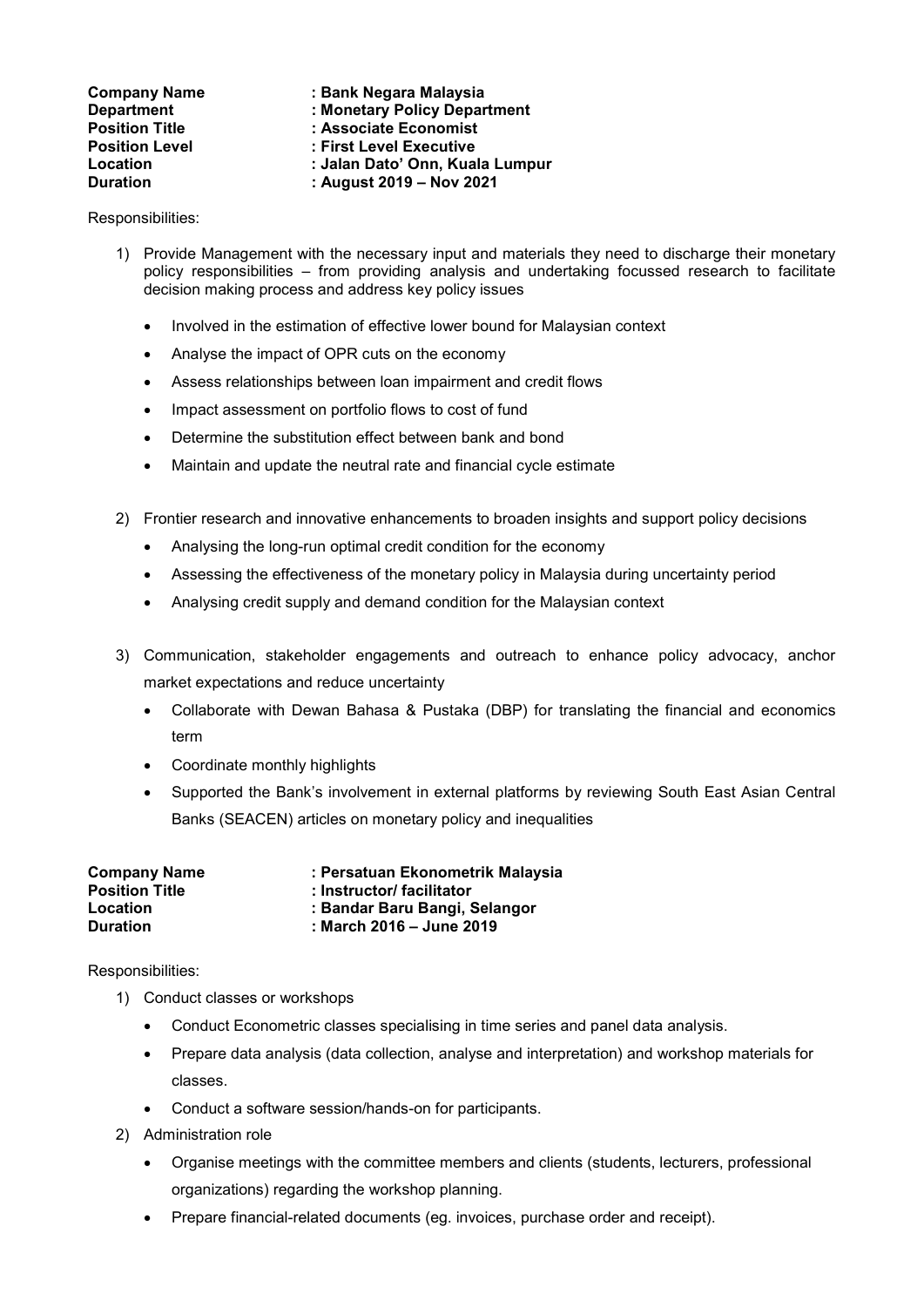- Participate in related research field at other universities and professional organization programmes.
- Establish a good relationship with professional organizations while promoting the importance of econometric skills.

| <b>Company Name</b>   | : Faculty of Economics and Management, UKM |
|-----------------------|--------------------------------------------|
| <b>Position Title</b> | : Graduate Research Assistant              |
| Location              | : Bandar Baru Bangi, Selangor              |
| <b>Duration</b>       | : January 2018 - August 2018               |

Responsibilities:

- Conduct research activities including literature, data collection, developed research methodology, analyzing and interpretation based on empirical evidence
- Complete progress reports based on research progress
- Research publication and attend research conference
- Able to complete two (2) research paper for conference

# CONFERENCE & JOURNAL

3<sup>rd</sup> International Conference on Business, Accounting, Finance, and Economics (BAFE), Universiti Tunku Abdul Rahman (UTAR), Kampar, Perak.

"Modelling Stock Market Volatility and Causality: Empirical Evidence from Malaysia and Thailand"

3 rd TIAC-BNM Monetary and Financial Econometrics Workshop 2018, Sasana Kijang, Bank Negara Malaysia.

- participant

Persidangan Kebangsaan Ekonomi Malaysia ke-13 2018 (PERKEM XIII), Hotel Bangi-Putrajaya, Bandar Baru Bangi, Selangor.

"The Role of Palm Oil in Stabilising the Price of Vegetable Oil Market: Empirical Evidence using MGARCH Approach"

Azam, A. H. M., Sarmidi, T., Md Nor, A. H. S., & Zainuddin, M. R. K. V. (2020). Co-movement among world vegetable oil prices: A wavelet-based analysis. International Journal of Business and Society, 21(3), 1068– 1086.

Ramli, N., Md Nor, A. H. S., Sarmidi, T., Said, F. F., & Azam, A. H. M. (2019). Modelling the volatility of rubber prices in ASEAN-3. International Journal of Business and Society, 20(1), 1–18.

Yousefinejad, M., Ahmad, A., Salleh, F. M., Rahim, R. A., & Azam, H. M. (2018). The Mediating Effect of Information Asymmetry on IFRS and Foreign Direct Investment. International Journal of Economics and Management, 12(2), 641–656.

Zakaria, K., Kunchu, J. A. B., Salleh, K. M., Nambiappan, B., Hassan, N. A. M., & Azam, A. H. M. (2019). Demand for Palm Oil in the Balkans using Autoregressive Distributed Lag (ARDL) (Permintaan Minyak Sawit di Balkan menggunakan Lat Tertabur Autoregresif). Jurnal Ekonomi Malaysia, 53(1).

#### RECOGNIZED ACHIEVEMENTS

| 2019 | <b>Best Thesis Award</b> (Faculty of Economics and Management, UKM)<br>$\bullet$                   |
|------|----------------------------------------------------------------------------------------------------|
|      | <b>Graduate-on-Time</b> (Faculty of Economics and Management, UKM)<br>$\bullet$                    |
| 2015 | Best Paper Award at 3 <sup>rd</sup> International Conference on Business, Accounting,<br>$\bullet$ |
|      | Finance, and Economics (BAFE), UTAR                                                                |
|      | <b>Dean's list (Faculty of Economics and Management, UKM)</b><br>$\bullet$                         |
| 2014 | Best student (co-curriculum), School of Mathematical Science, USM<br>$\bullet$                     |
|      | <b>Dean's list (School of Mathematical Science, USM)</b><br>$\bullet$                              |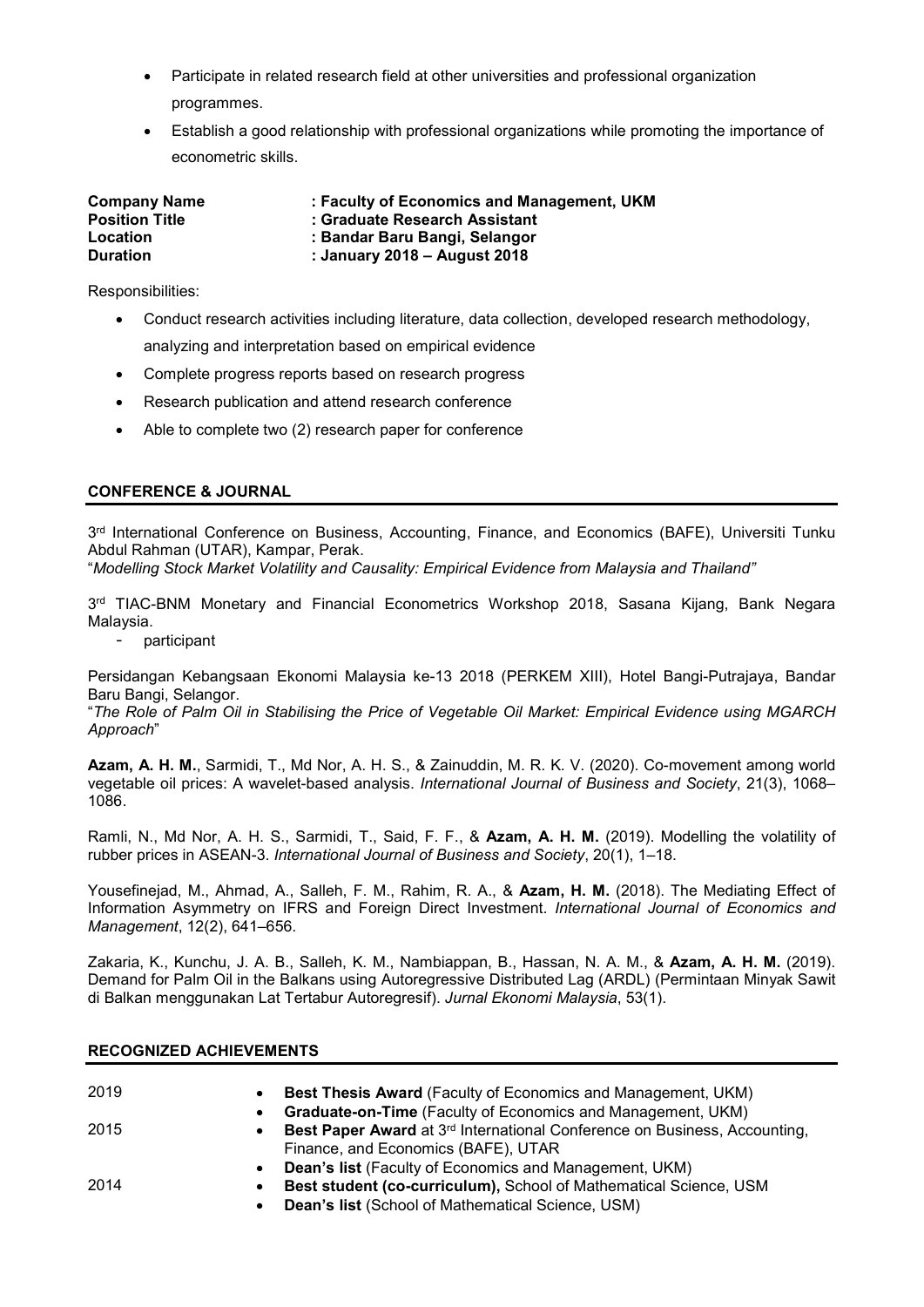## Software Skills:

- EViews Advanced
- STATA Intermediate
- RATS Intermediate
- Microfit Intermediate
- Oxmetrics Intermediate
- SPSS Statistic Intermediate
- $\bullet$  R Beginner

## CO-CURRICULUM ACTIVITIES

- President of "Persatuan Siswazah Fakulti Ekonomi dan Pengurusan (PSFEP)" 2017/2018
- Vice President of "Perkumpulan Mahasiswa/i Anak Negeri Sembilan (PEMANIS)" 2012/2013
- Observer of "Dewan Perundingan Pelajar Universiti Sains Malaysia (DPP USM)" 2012/2013
- Project Manager of "Majlis Ramah Mesra Bersama Menteri Besar Negeri Sembilan"
- Deputy Project Manager of "Malam Penghargaan Pemanis"
- Athlete Table Tennis USM 2012

## INSTRUCTOR/FACILITATOR

- 1. Workshop on GARCH Family and Heterogenous Dynamic Panel Modelling
	- Faculty of Business, Economics and Accountancy, UMS, 29-30<sup>th</sup> April 2019
- 2. Workshop on Multivariate Time Series Analysis
	- Permodalan Nasional Berhad (PNB), 14th Mac 2019 and 15 & 24th April 2019
- 3. Workshop on Introduction to Regression and Time Series Analysis (ARIMA-GARCH) Permodalan Nasional Berhad (PNB), 16 & 29<sup>th</sup> January 2019 and 27<sup>th</sup> February 2019
- 4. Workshop on Panel Data and Time Series Analysis (2SLS, 3SLS & GARCH) YTI-UKM, Faculty of Economics and Management, UKM, 8-9th October 2018
- 5. Workshop on Applied Econometrics Time Series and Panel Data: Autoregressive Distributed Lag (ARDL), Nonlinear ARDL (NARDL), and Generalized Method-Of-Moments (GMM).
	- School of Maritime Business and Management, UMT, 5th April 2018
- 6. Workshop on Panel Data Analysis: For Finance and Financial Economics
	- YTI-UKM, Faculty of Economics and Management, UKM, 20-21 February 2018
- 7. Affin Hwang Macro Econometric Courses (Dynamic Factor Model)
	- Affin Hwang Investment Bank, Perpustakaan Tun Sri Lanang, UKM, 27<sup>th</sup> February 2018
- 8. Workshop on Panel Data Analysis: Panel Static, Dynamic & Cointegration
	- FRGS, Faculty of Economics and Management, UKM, 31st December 2017
- 9. Workshop on Data Analysis and Modelling
	- Headquarters Malaysia Palm Oil Board (MPOB), 13-14 December 2017
- 10. Workshop on Panel Data Analysis: Panel Static, Dynamic & Cointegration
	- Faculty of Economics and Business, UNIMAS, 27-28 November 2018
- 11. Workshop on Multivariate Time Series & Non-Stationary Panel: Analysis & Modelling